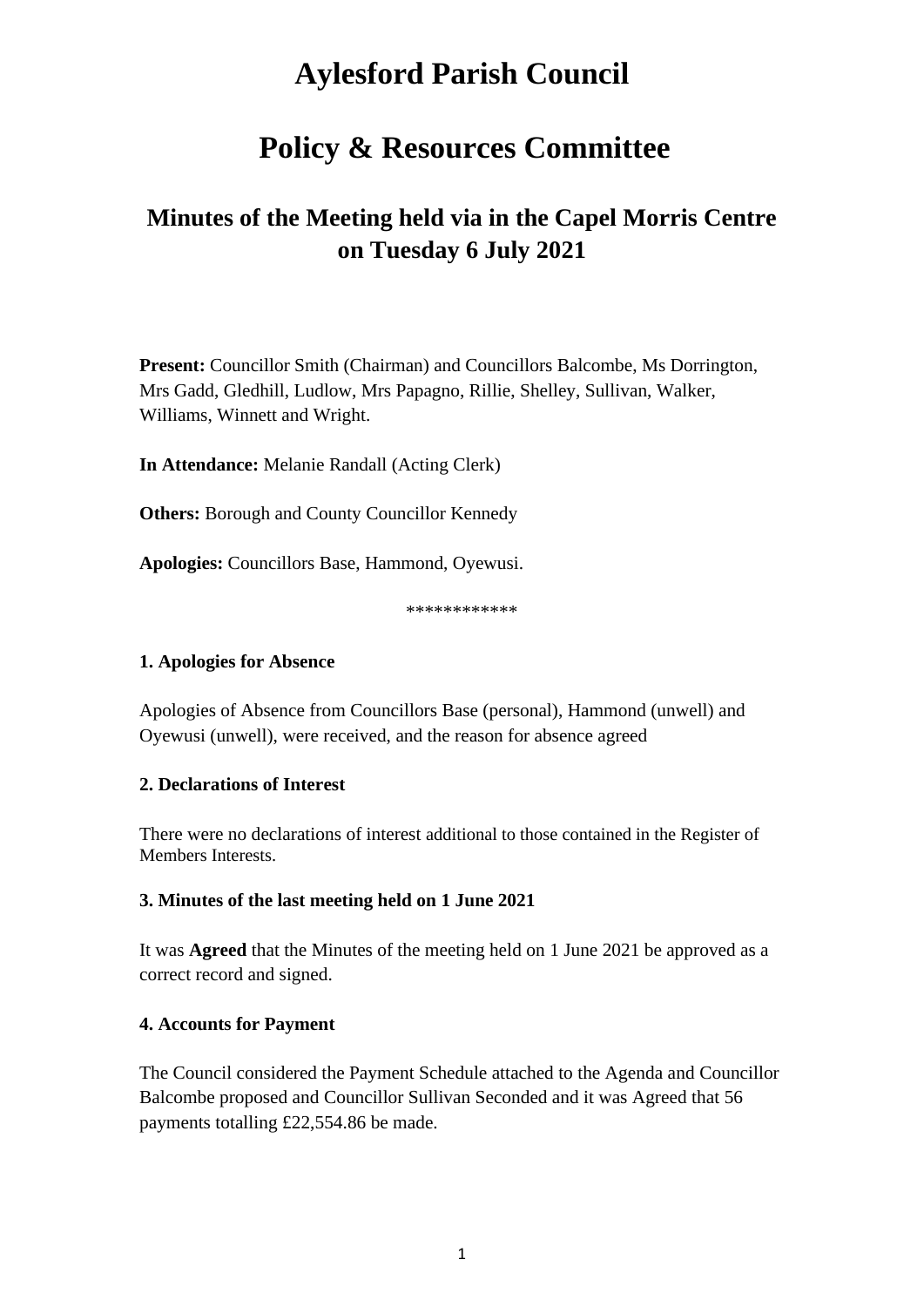## **5. Law and Order**

**5.1 CCTV in High Street** – Councillor Williams informed the Committee that the shop owner in the High Street had recently started to experience theft and anti-social behaviour again. He also reported that some windows in both the Hengist and The Chequers had been smashed. The Acting Clerk informed the committee that the demonstration of the proposed camera is taking place tomorrow and she will report back to this committee. It was suggested that it be ensured that the quality of the images would be submissible in court. The Acting Clerk will contact Inspector Elizabeth Jones to find out what the quality of the images should be. **Ongoing**

**5.2 Police Report –** June Police Report received and noted. The Acting Clerk informed those present that there was a youth on a horse and trap riding round Forstal Recreation Ground recently, she asked him to leave which he did do straight away. She also had a report from a resident that youths were riding motorbikes at the back of Yoakley Land terrorising the residents of Unwin Close. The Acting Clerk did report both these incidents to the PCSO who said the Police had received reports about the horse and trap but not about the motorbikes. He stressed that it is really important that residents take the time to report issues.

## **6. KALC**

Councillor Shelley reported that there had not been a meeting since the last meeting of this committee to report on.

## **7. TMBC/Parish Partnership Panel Meeting**

There had been no meeting of the TMBC/Parish Partnership Panel since the last meeting of this Committee as they cannot find a venue large enough to use.

## **8. Council Vacancies**

It was Noted that the current Vacancies are 1 – Aylesford South and there is one application pending approval at Full Council on 20 July 2021.

## **9. Public Convenience Review**

The Acting Clerk reported that TMBC have informed her that their Surveyor has discussed the work with the building control team and are meeting with a contractor on site this week with a view of obtaining a cost estimate. **Ongoing**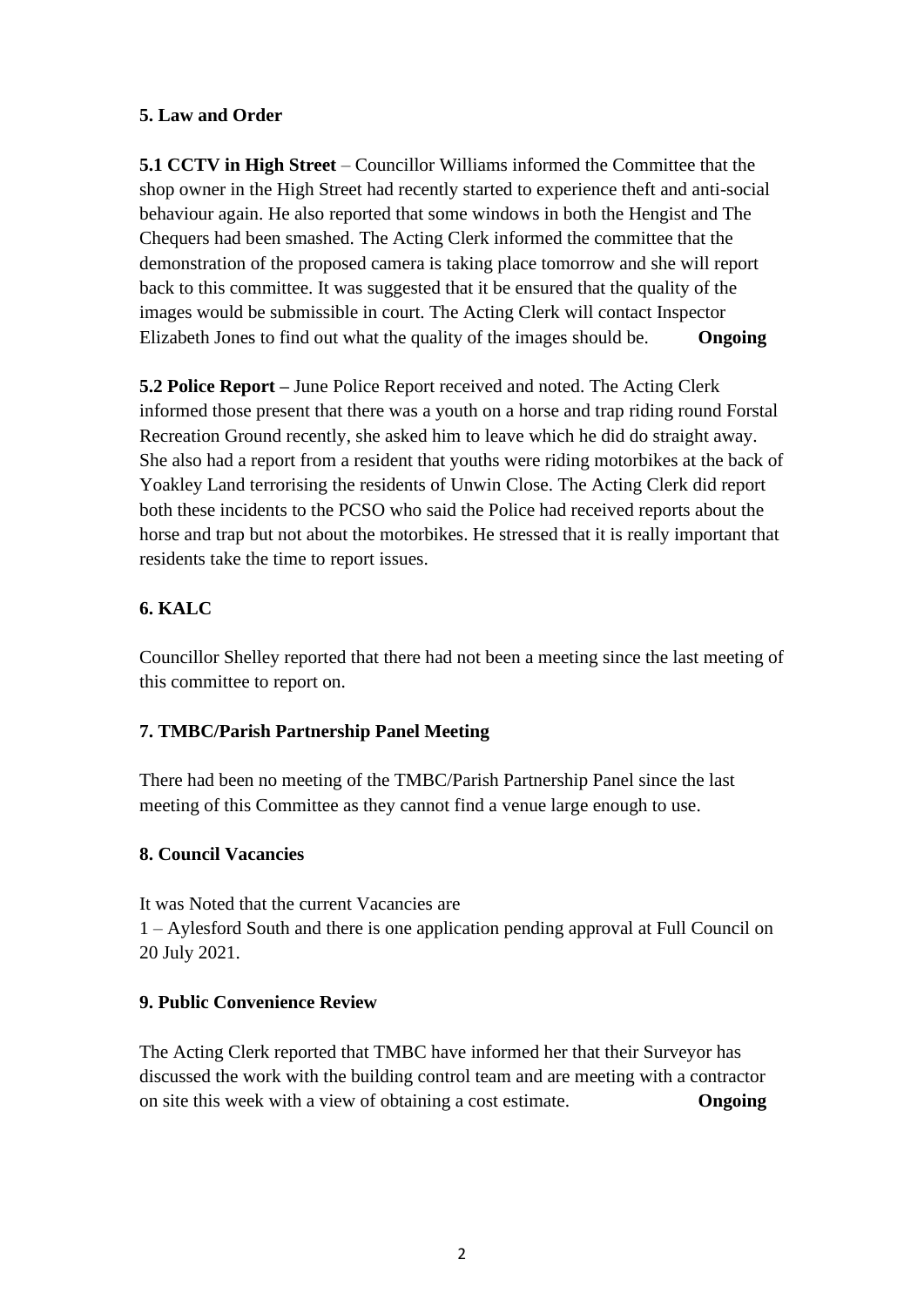#### **10. The Governments Welcome Back Fund**

The Acting Clerk reported that the Parish Council's bid for funding had been successful. £9,500 - £10,000 was applied for and the Parish Council has been awarded £4,500. This is to be spent on things like planters, plants and hanging baskets and repairs of benches. The grant is designed to make improvements to the local High Streets within the Parishes to make them more welcoming therefore attracting more visitors to local businesses. The next step is that the Parish Council will need to sign a Service Level Agreement with TMBC which will follow as soon as possible. There were two items that TMBC said do not meet the criteria of the grant and they were the refurbishment of the Parish Council owned single public toilet, which is located on the end of the community centre building by the play area  $(\text{\pounds}2,500 - \text{\pounds}3,000)$ was requested) and two new benches for Old Bridge Gardens (£2,500 was requested). Councillor Kennedy offered to use his County Councillors grant to purchase the two benches if the parish Council would still like to. **Ongoing**

#### **11. S106 monies from the Pea Field site for the enhancement of Leybourne Lakes**

The Acting Clerk reported that she submitted the Parish Councils views that it disagrees with using the S106 money so far away from the development site and has asked if there are any other areas the money could be used for enhancement or indeed the development of a new park/garden. TMBC responded that the only contribution being sought for the enhancement of existing open spaces in connection with this development is in respect of parks and gardens. **Ongoing**

#### **12. KCC – Covid Recovery Grant**

Councillor Kennedy started by thanking the Council for allowing him to come and explain the grant. Each County Councillor has been awarded £6,000 to support businesses recovering as we come out of the restrictions. They must use it within their ward and it must be spent by the end of December. He is thinking of having a Business & Community weekend held locally where local businesses, small and big can have a stall for free and promote themselves. There will be a heated marquee as the provisional month for the event is October (exact date to be confirmed). Councillor Kennedy explained that the grant cannot be paid to himself personally but it can to a Parish Council or business and he asked if the Parish could agree in principle to have the money paid to them from which they will pay the invoices. It was **Agreed** in principle to assist subject to various questions being satisfactorily answered around the VAT and insurance. Acting Clerk to make some enquiries and report back to the next meeting of this committee. **Ongoing**

## **13. Eccles 'Wish List' to be sent to TMBC in preparation for the proposed Bushy Wood Development**

Councillor Ludlow reported that he had asked residents on the Eccles Action Group what residents want with regards to improvements as a result of this development if it were to go through. He gave some examples like a relief road for the HGV's, bus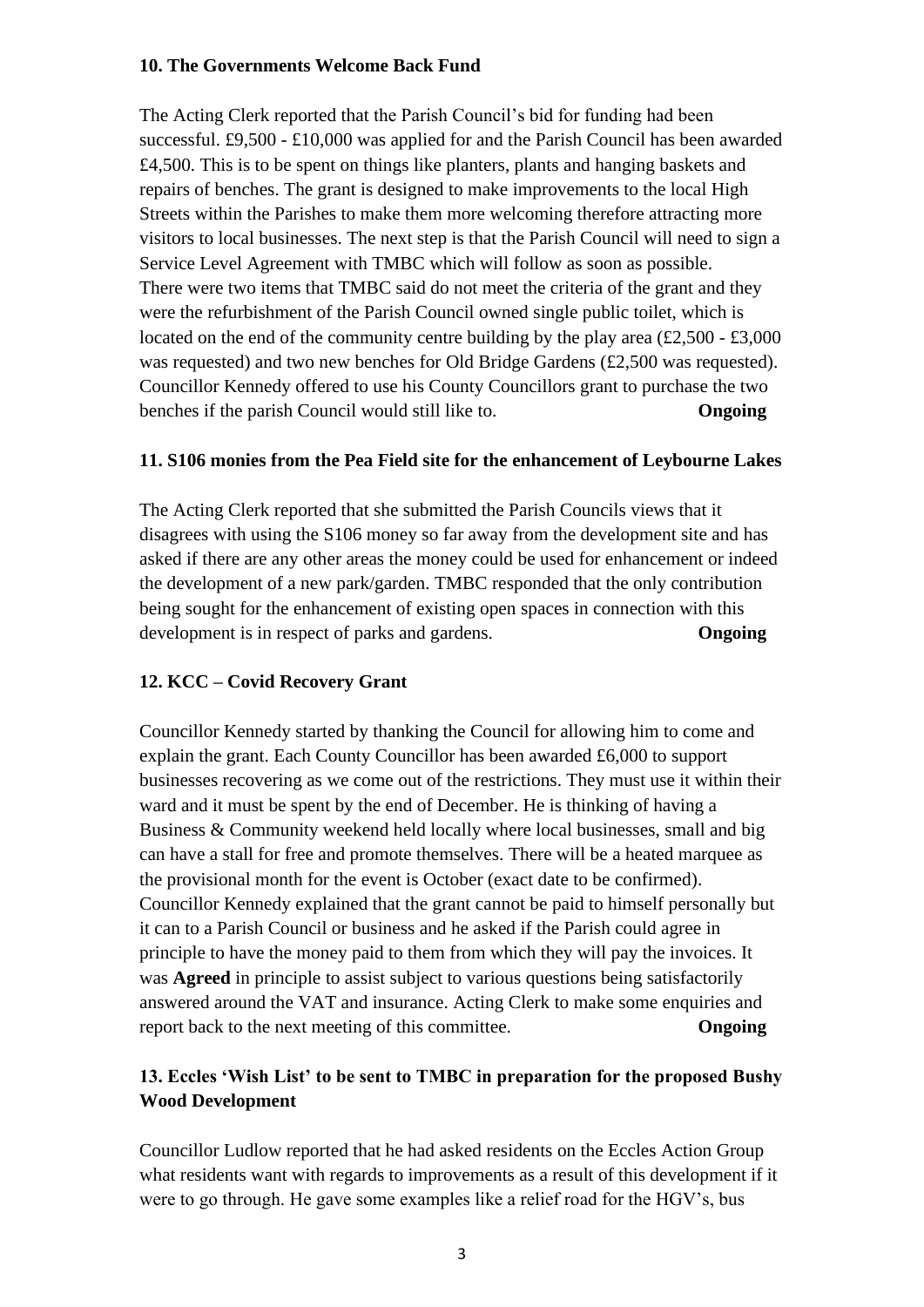improvements, a new doctors surgery, a community centre, car park and allotments. Councillor Ludlow said there was a lot more on the list which he will circulate to the committee within a couple of days. Some suggestions are not suitable but once a wish list is developed and agreed a meeting with Trenport will be arranged. **Ongoing**

## **14. RBLI Base Camp**

Councillor Balcombe explained that he has received an update from the Director of Living, they are currently recruiting staff but do not expect to be open before August. It was mentioned that the grass has been cut at the front of the building and also in the play area. Further updates to the Parish office should be made weekly. **Ongoing**

## **15. Aylesford Football Club**

The Council has received a request to fundraise towards the proposed 3G Pitch, to take place on Forstal Road Recreation Ground on 18 July 2021. The activities will be things like Bubble Football and a bike ride of 10 laps round the perimeter of pitches 2 and 3. There may also be various runs such as 5km, 4km and 2.5km. All necessary copies of public liability insurance and risk assessments will be required as normal. Providing these are received it was **Agreed** to grant permission. **Closed**

## **16. Finance Advisory Sub Committee – to receive the recommendation within**

The recommendation from the Finance Sub Committee on page 2, point 5 for the amendment to the wording in the Financial Regulations were **Agreed** at this committee as a recommendation to Council on 20 July 2021.

## **17. BCTec Ltd – Contract Renewal**

It was **Agreed** to accept a new 3-year contract for the Councils IT services, such as computer maintenance, support and hosted services. It was noted that there is a slight increase in the hourly rate from £50 to £52. **Closed** 

## **18. Live Streaming of Parish Council Meetings**

Councillor Ludlow reported that the main benefit to live streaming is that it would allow residents to connect with the Parish Council easier. The issues would be the broadband connection speed in the office – would it be fast enough to support live streaming without there being to much lagging. After short discussion it was **Agreed**  that this be postponed for a while due to the office being over stretched with the current staffing situation. It was suggested that Councillors do a video of their areas if they want to showing residents what the Parish is responsible for then it can be uploaded to its Facebook page. **Closed**